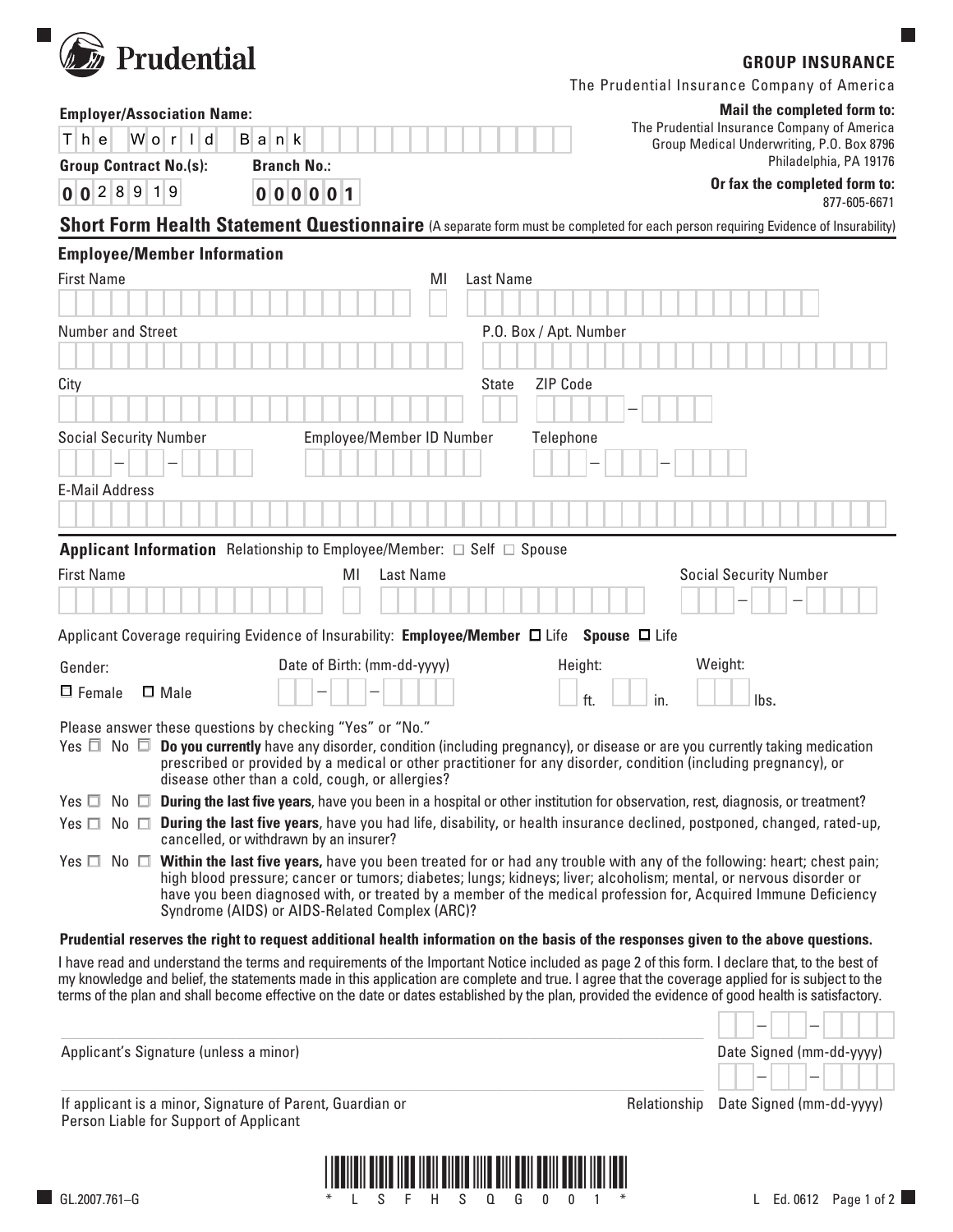**Important Notice: For residents of all states except: Alabama, District of Columbia, Florida, Kentucky, Maryland, New Jersey, New York, Pennsylvania, Rhode Island, Utah, Vermont, Virginia and Washington; WARNING:** Any person who knowingly and with intent to injure, defraud, or deceive any insurance company or other person, or knowing that he is facilitating commission of a fraud, submits incomplete, false, fraudulent, deceptive or misleading facts or information when filing an insurance application or a statement of claim for payment of a loss or benefit commits a fraudulent insurance act, is/may be guilty of a crime and may be prosecuted and punished under state law. Penalties may include fines, civil damages and criminal penalties, including confinement in prison. In addition, an insurer may deny insurance benefits if false information materially related to a claim was provided by the applicant or if the applicant conceals, for the purpose of misleading, information concerning any fact material thereto.

**ALABAMA RESIDENTS—**Any person who knowingly presents a false or fraudulent claim for payment of a loss or benefit or who knowingly presents false information in an application for insurance is guilty of a crime and may be subject to restitution fines or confinement in prison, or any combination thereof.

**DISTRICT OF COLUMBIA AND RHODE ISLAND RESIDENTS—**Any person who knowingly presents a false or fraudulent claim for payment of a loss or benefit or knowingly presents false information in an application for insurance is guilty of a crime and may be subject to fines and confinement in prison.

**FLORIDA RESIDENTS—**Any person who knowingly and with intent to injure, defraud, or deceive any insurer files a statement of claim or an application containing any false, incomplete, or misleading information is guilty of a felony of the third degree.

**KENTUCKY RESIDENTS—**Any person who knowingly and with intent to defraud any insurance company or other person files an application for insurance containing any materially false information or conceals, for the purpose of misleading, information concerning any fact material thereto commits a fraudulent insurance act, which is a crime.

**MARYLAND RESIDENTS—**Any person who knowingly or willfully presents a false or fraudulent claim for payment of a loss or benefit or who knowingly or willfully presents false information in an application for insurance is guilty of a crime and may be subject to fines and confinement in prison.

**NEW JERSEY RESIDENTS—**Any person who includes any false or misleading information on an application for an insurance policy is subject to criminal and civil penalties.

**NEW YORK RESIDENTS—**Any person who knowingly and with intent to defraud any insurance company or other person files an application for insurance or statement of claim containing any materially false information, or conceals for the purpose of misleading, information concerning any fact material thereto, commits a fraudulent insurance act, which is a crime, and shall also be subject to a civil penalty not to exceed five thousand dollars and the stated value of the claim for each such violation. **This notice ONLY applies to accident and disability income coverage.** 

**PENNSYLVANIA and UTAH RESIDENTS—**Any person who knowingly and with intent to defraud any insurance company or other person files an application for insurance or statement of claim containing any materially false information or conceals for the purpose of misleading, information concerning any material fact thereto commits a fraudulent insurance act, which is a crime and subjects such person to criminal and civil penalties.

**VERMONT RESIDENTS—**Any person who knowingly presents a false or fraudulent claim for payment of a loss or knowingly makes a false statement in an application for insurance may be guilty of a criminal offense under state law.

**VIRGINIA RESIDENTS—**Any person who knowingly and with intent to injure, defraud, or deceive any insurance company or other person, or knowing that he is facilitating commission of a fraud, submits incomplete, false, fraudulent, deceptive or misleading facts or information when filing a statement of claim for payment of a loss or benefit may have violated state law, is guilty of a crime and may be prosecuted and punished under state law. Penalties may include fines, civil damages and criminal penalties, including confinement in prison. In addition, an insurer may deny insurance benefits if false information materially related to a claim was provided by the applicant or if the applicant conceals, for the purpose of misleading, information concerning any fact material thereto.

**WASHINGTON RESIDENTS—**Any person who knowingly provides false, incomplete, or misleading information to an insurance company for the purpose of defrauding the company commits a crime. Penalties include imprisonment, fines, and denial of insurance benefits.

## **Please keep a copy of this form for your records.**

Group Life coverage is issued by The Prudential Insurance Company of America, a New Jersey company, 751 Broad Street, Newark, NJ 07102.

© 2012 The Prudential Insurance Company of America.

Prudential, the Prudential logo and the Rock symbol are service marks of Prudential Financial, Inc. and its related entities, registered in many jurisdictions worldwide.